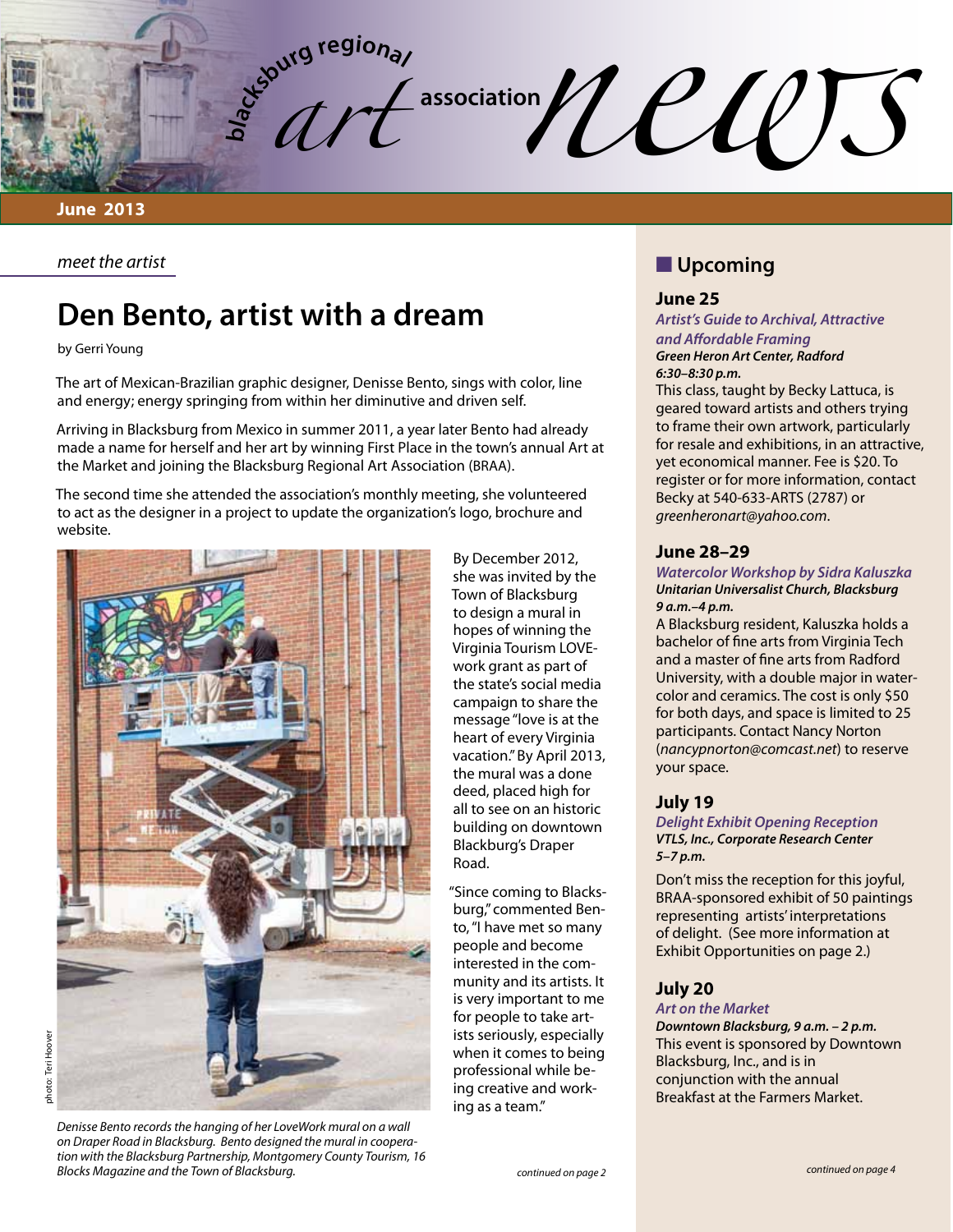Bento *continued from page 1*

Through the LOVEwork project and her mural called "Loving Blacksburg," Bento created relationships with downtown merchants to sell reproductions of her mural and, hopefully, other pieces of public art, to help future artists have more ways to earn a living.

"To help with this process," said Bento, "I created a local website with links to all the good things happening in our community."

To meet Den, as many know her, is to meet a five-foot, wavy-haired dynamo constantly thinking about art, collaboration and her dream to open a children's art workshop in Blacksburg. She has a long list of credits upon which to build her dream.

Through her 15 years of professional creation in Mexico, according to Bento, she was recognized as one of the most innovative artists in her hometown of Mexico City, and



for a couple of years was chosen by the international media and marketing agency, Edelman, as the artistic representative of children in many socially responsible projects.

One of those projects involved large company sponsors such as Samsung and

*Denisse Bento is surrounded by her artworks, including a miniature of her Blacksburg mural, in her studio in The Artful Place on Faculty Street in Blacksburg.* 

the top universities in Mexico City. That evolved into a traveling, interactive exhibit. "The exhibit was a social experiment allowing parents and children to interact with the artistic displays in ways that taught them to collaborate with an emphasis on society, environment and creative lifestyle," said Bento.

She was also the art director in several ecological and sustainable awareness projects throughout her country, opening a non-profit organization promoting the cleaning of rivers by "trading trash for food."

"Many places in the remote areas of Mexico have no efficient way of handling trash," Bento stated. "Because of that the people just dumped it into the rivers, creating very polluted conditions.

"In working with the children in one of my art projects, a child suggested people should be able to collect trash, turn it in at a collection point and be given food in return for their efforts, thereby giving them an incentive to handle the trash the right way.

"We pursued that idea in a small rural community and to this day in Mexico City, this project is still done with grains and vegetables being paid to the people turning in the trash. Many people have benefited from this exercise of awareness and it all started with art and children," said Bento.

Holding a degree in graphic design from the University of the New World in Mexico City, Bento took her natural art talents and disciplined them years before computers were the only way design was done. "My formal education taught me everything I needed to know to produce a finished product the old-fashioned way," said Bento. "If you made a mistake then, you had to start all over! Using computers helps me create graphic images that can be modified many times before the design is finalized."

## **n** Exhibit Opportunities

## **Lavendar Festival**

### **June 30**

Beliveau Estate

5415 Gallion Ridge Road, Blacksburg

Artists are invited to paint plein air during the festival. There is no registration fee for the competition. More information and registration form available online at *www.beliveauestate.com*.

## **Delight Art Exhibition July 19 – October 14**

VTLS, Inc. at the Corporate Research Center, Blacksburg

The deadline is fast approaching for this BRAA-sponsored exhibit with a theme of "delight" in any wall-hung or 3-D medium. Entry fee is \$5 per piece (limit of two entries). Cash prize of \$50 will be awarded for Best of Theme based on voting at the opening reception. **Deadline is June 15**, but work will be

accepted on a first-come, first-served basis (50 piece maximum). For entry form and more information, visit:

*http://www.blacksburgart.org/*

#### **Art on the Market July 20**

Downtown Blacksburg

This annual event is sponsored by Downtown Blacksburg, Inc., and is offered in conjunction with Breakfast at the Farmers Market. Applications to exhibit are available at *www.downtownblacksburg.com*.

#### **Steppin' Out 2013 August 2–3**

Downtown Blacksburg

This street festival fills the downtown historic district with artists and craftspeople and three stages of music and entertainment. 16' x 10' spaces are \$150. For more information, visit *www.BlacksburgSteppinOut.com*.

## **Heritage Day August 24**

Montgomery Museum and Lewis Miller Regional Art Center, Christiansburg

Artists are invited to bring work to show and also work on site. The museum is also seeking donations of work for a silent auction. For more information, contact Sue Farrar at *director@montgomerymuseum.org*.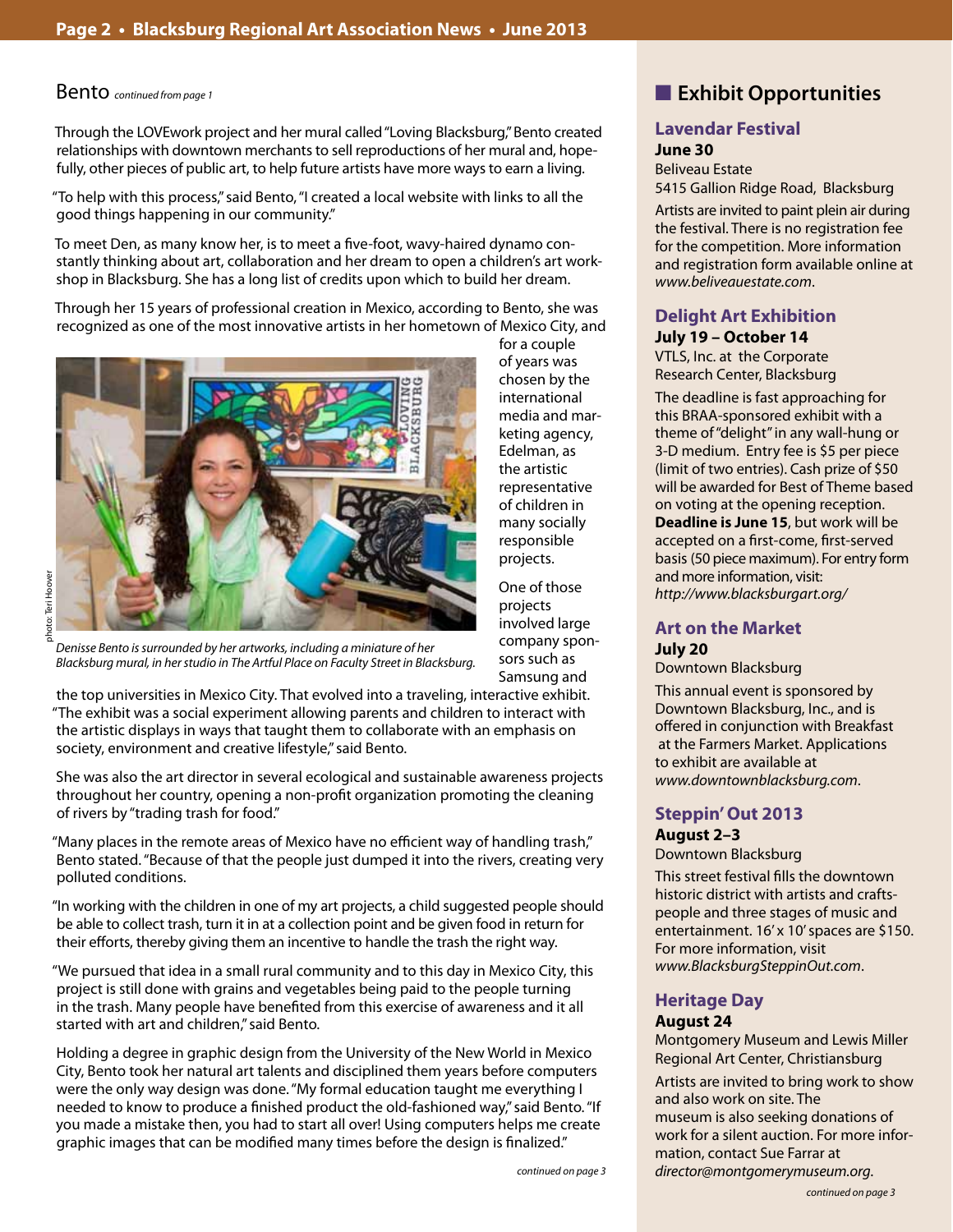#### Bento *continued from page 2*

**Deinir** Lavia

Bento's personal art is full of color and sweeping lines. "For 10 years I dedicated much of my time researching ancient cultures in Mexico and Latin America," commented Bento. "That led me to the sort of art I do today and helps to promote the preservation of that ancient wisdom."

Because she still works first to create images by hand, then scans them to digital, her concepts and graphics, according to Bento, have been recognized as a form of art going beyond her designer profession. She still creates commissioned work from Mexico and now, in the US as a freelancer, she is generally involved in children´s and community art projects through the BRAA and ARTSBURG, a collaborative effort to promote arts and cultural activities in Blacksburg; particularly those encouraging creative expression by children and youth. ARTSBURG was

founded by the BRAA, the Black House and Cultural Center, the Perspective Gallery at Virginia Tech, the art supply store Mish Mish, CAIO Gallery and the Lyric Theatre, The Artful Lawyer and The Artful Place.

Bento's love for children led her, in the 1990's, to work in summer camps for children from all over the world through the Children´s International Summer Villages (CISV).

"These camps were all about peace through friendship, collaboration, creativity, learning through play how to work in a team, developing a sense of social responsibility and community and of course art was a big part of each activity," said Bento. "After I graduated college, I spent a lot of time teaching arts to children and youth, as a means to integrate all these concepts from the camps."

All of Bento's experience working with children and art has led her to her dream of opening her "KUBO – Art Workshop for Kids." Cubo is the Spanish word for cube, and it represents a unique piece built by the cooperation of many sides. "Everything you can imagine can be added as a side to build up a cube of ideas," said Bento. " This collaboration through art is what I aim to share and teach through creativity with children, described Bento.

Bento, 36, is opening her art workshops inside The Artful Place, a working studio house established by James Creekmore of the Creekmore Law Firm in Blacksburg. "James, and his marketing director, Diana Francis, have been hugely helpful to me since I met them," reports Bento. "I simply would not be able to do what I am doing without them. My working studio is in their space and the KUBO Art Workshop for Kids will be there, too."

Bento will hold her first art workshop this month (June) with sessions for ages 6 to 18. During the summer, her workshops will be focused on mural production as a collaborative effort and, when complete, will be showcased in the KUBO as well as in other venues around Blacksburg.

"My classes will be small with only 4-10 students per session. Students will be motivated to observe themselves, their favorite aspects of life, imagine something that may be not only beautiful and artistic, but practical and useful," described Bento. "They will go through a thinking process to examine the steps beforehand, learn to sketch and view from different perspectives, make decisions and formulate a plan for getting from beginning to end, all in a game dynamic where the interaction between other students may help them enlarge their visions and achieve their purpose of creation through collaboration.

"This process will translate into every part of their lives, their work, their community as they grow up knowing how to imagine, plan, commit to and accomplish projects as individuals and as team members."

**April 15 – July 15, 2013** (except where indicated otherwise)

**Jeanette Bowker**, Real Life Dental Care, 202 South Main Street, Blacksburg

**Leslye Bloom**, Warm Hearth Village, **Blacksburg** 

**Jeanette Bowker**, **Charlotte Chan**, and **Nancy Norton**, Mill Mountain Coffee and Tea, 700 N. Main Street, **Blacksburg** 

**Charlotte Chan**, Brown Insurance, 100 Hubbard Street, Blacksburg

**Vanessa** and **Eugene Gorley**, Montgomery Museum and Lewis Miller Regional Art Center, 300 S. Pepper Street, Christiansburg (through June)

**Susan Hensley**, Norris Hall, Virginia Tech campus

**Delbert Jones**, See Mark Optical, 2401 S. Main Street, Blacksburg

**Fred Jones**, StellarOne, Arbor Drive, Christiansburg

**Carol McNamee**, Holtzman Alumni Center, Virginia Tech campus (until September)

**Diane Relf**, Pita Vera, 235 N. Main Street, Blacksburg, VTLS, Inc., 1701 Kraft Drive, Blacksburg, and ICTAS, Virginia Tech campus (until mid-November)

**Cecilia Riegert**, ICTAS, Virginia Tech Campus (until mid-December)

**Gerri Young**, Zeppoli's, 810 University City Blvd., Blacksburg

#### **n** Opportunities *continued from page 2*

#### **2013 New River Art**

**October 2 – November 7** Perspective Gallery, Squires Student Center, Virginia Tech

If you only apply for one juried show in 2013, make this the one!

Entry for this biennial show is now open with a fully automated online submission process at *www.callforentry.org*.

The opening reception is 5–9 p.m. on Oct. 18.